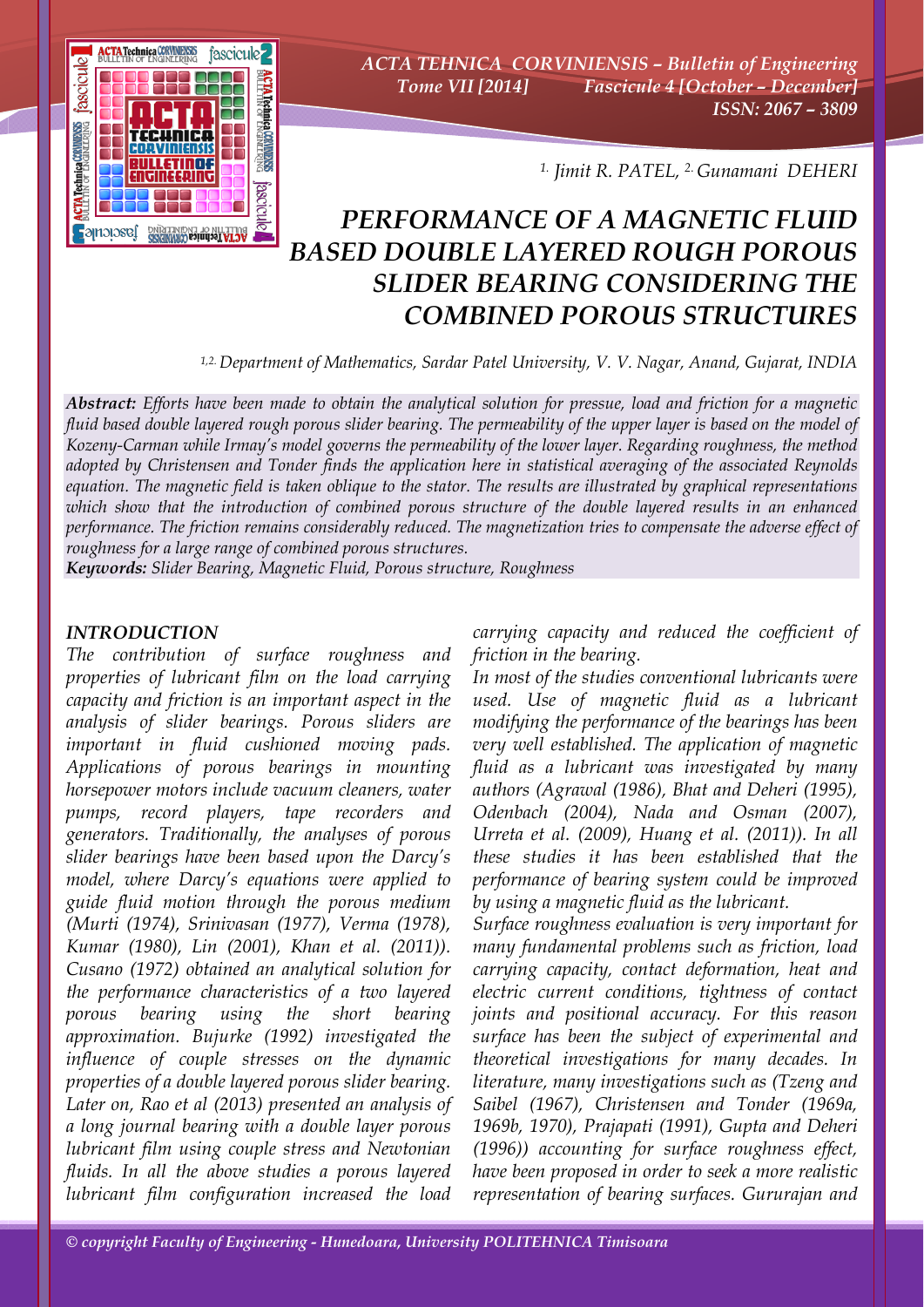*Prakash (2002) examined the effect of surface roughness in hydrodynamic narrow porous journal bearings operating under steady conditions. Deheri et al. (2004) analyzed the performance of longitudinally rough slider bearings with squeeze film formed by a magnetic fluid. Deheri et al. (2005) discussed the performance of transversely rough slider bearings with squeeze film formed by a magnetic fluid. The behaviour of squeeze film between rough porous infinitely long parallel plates with porous matrix of variable film thickness was discussed by Patel et al. (2008). Patel et al (2010) dealt with the performance of a magnetic fluid based squeeze film between transversely rough triangular plates. Shimpi and Deheri (2011) analyzed the performance of a magnetic fluid based squeeze film between porous infinitely long rough rectangular plates. Patel and Deheri (2012) investigated the performance of a ferrofluid lubricated rough porous inclined slider bearing considering slip velocity. All the above investigations indicate that although magnetization introduces a positive effect on the performance, the bearing suffers owing to transverse surface roughness. It was noticed that the performance of the bearing system could be made to improve by suitably choosing the magnetization parameter in the case of negatively skewed roughness, which became sharper with the variance. Recently, Patel and Deheri (2013) launched an analysis for the comparison of various porous structures on the performance of a magnetic fluid based transversely rough short bearing. It was seen that the negatively skewed roughness induced an increase in load carrying capacity which could be canalized to compensate the adverse effect of porosity, at least in the case of Kozeny-Carman model and the effect of magnetization responding more in the case of Kozeny-Carman model as compared to Irmay's model.* 

*The objective of this study is to investigate the performance of a magnetic fluid based double layered rough porous slider bearing considering the combined porous structures.* 

## *2. ANALYSIS*

*The geometry and configuration of the problem is shown in the Figure 1. All the assumptions of conventional lubrication theory are retained*  *(Srinivasan (1977)). The porous regions are assumed to be homogeneous and isotropic and the lubricant is an incompressible fluid. The pressure* 







*Figure 1A: Kozeny-Carman's model of porous sheets* 

| $D_{S}$ |  |
|---------|--|
|         |  |

*Figure 1B: Irmay's model of porous sheets.* 

*A porous material is filled with globular particles (a mean particle size Dc), which is given in Figure 1A. The Kozeny-Carman equation is a well-known relation used in the field of fluid dynamics to calculate the pressure drop of a fluid flowing through a packed bed of solids. This formulation remains valid only for laminar flow. The Kozeny-Carman equation mimics some experimental trends and hence serves as a quality control tool for physical and digital experimental results. The Kozeny-Carman equation is very often presented as permeability versus porosity, pore size and turtuosity. Liu (2009) (Patel and Deheri (2013)), suggests that the Kozeny-Carman formulation turns in the relation* 

$$
\phi_1 = \frac{D_c^2 e^2}{180(1 - e)^2}
$$

*where e is the porosity.* 

*In Figure 1B, the model consists of three sets of mutually orthogonal fissures (a mean solid size Ds) and assuming no loss of hydraulic gradient at the junctions, Irmay (1955) (Patel and Deheri (2014)) derived the permeability*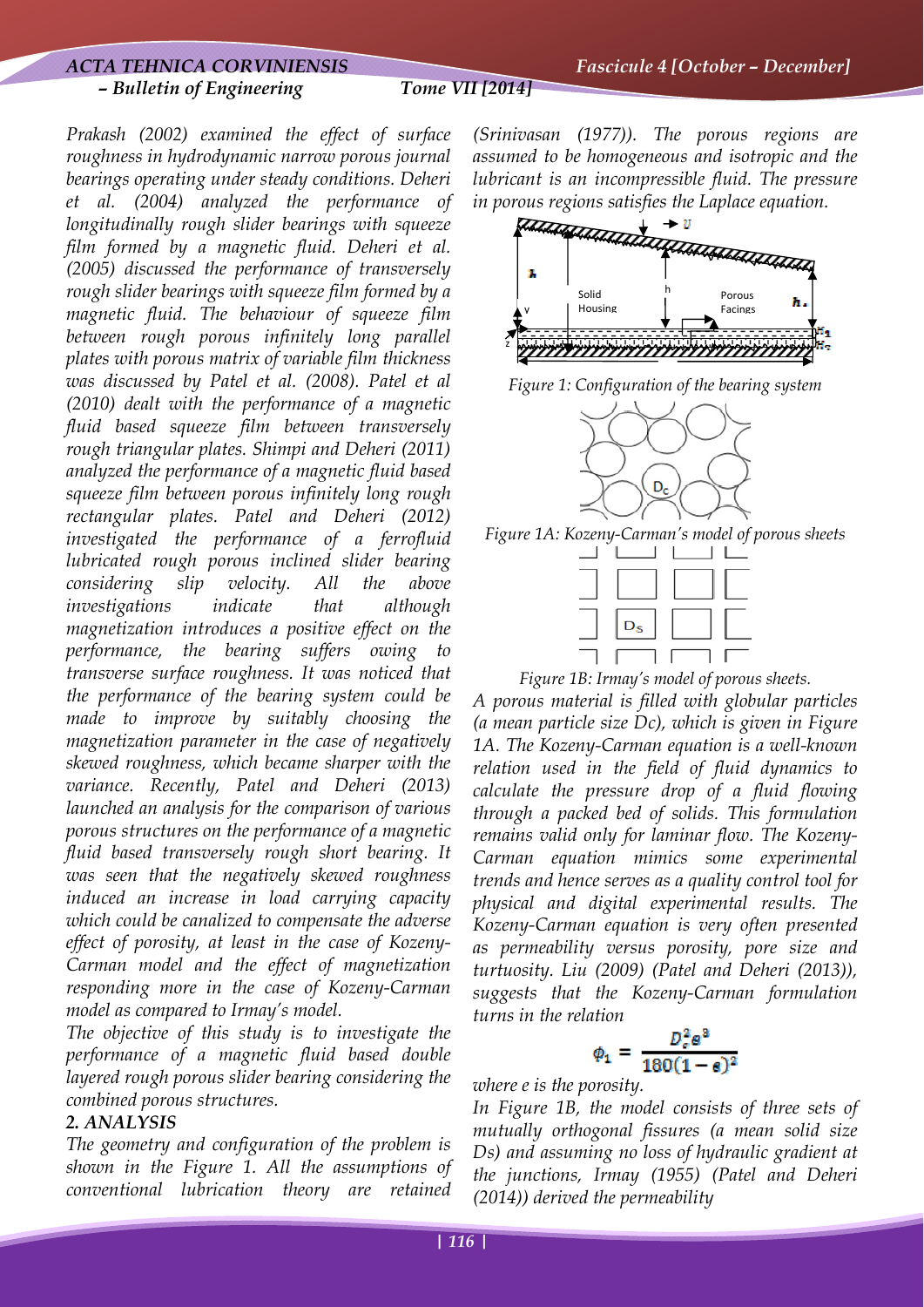$$
\phi_2 = \frac{D_s^2 \left(1 - m^{\frac{1}{3}}\right)^3 \left(1 + m^{\frac{1}{3}}\right)}{12m}
$$

*where*  $\mathbf{m} = (1 - \mathbf{e})$  and *e* is the porosity.

*It is assumed that the bearing surfaces are transversely rough. According to the stochastic model of Christensen and Tonder (1969a, 1969b,*  1970), the thickness  $h(x)$  of the lubricant film is *taken as* 

$$
h(x) = h(x) + h_s \tag{1}
$$

*where*  $\bar{h}(x)$  *is the mean film thickness and hs is the deviation from the mean film thickness characterizing the random roughness of the bearing surfaces. hs is governed by the probability density function* 

$$
f(h_s) = \begin{cases} \frac{35}{32c_1} \left( 1 - \frac{h_s^{2}}{c^2} \right)^3, -c_1 \le h_s \le c_1, \\ 0, \qquad \qquad \text{elsewhere} \end{cases}
$$

*wherein c is the maximum deviation from the mean film thickness. The mean α, the standard deviation σ and the parameter ε, which is the measure of symmetry of the random variable hs, are defined and discussed in Christensen and Tonder (1969a, 1969b, 1970). The details can be culled from these investigations.* 

*Introduction of these assumptions lead to a modified Reynolds equation for the film region* 

$$
\frac{\partial}{\partial x} \left[ \binom{h^2 + 12\phi_1 H_1}{+ 12\phi_2 H_2} \frac{\partial}{\partial x} \left( p - \frac{\mu_0 \bar{\mu} M^2}{2} \right) \right] \n+ \frac{\partial}{\partial z} \left[ \binom{h^2 + 12\phi_1 H_1}{+ 12\phi_2 H_2} \frac{\partial}{\partial z} \left( p - \frac{\mu_0 \bar{\mu} M^2}{2} \right) \right] \n= 6\mu U \frac{dh}{dx} + 12\mu V_h
$$
\n(2)

*Neglecting the side leakage effect and since there is no normal velocity i.e. Vh=0, equation (1) reduces to* 

$$
\frac{d}{dx}\left[\begin{pmatrix}h^2+12\phi_1H_1+\lambda\frac{d}{dx}\left(p-\frac{\mu_0}{2}\frac{\bar{\mu}M^2}{2}\right)\end{pmatrix}\right]
$$

$$
=6\mu U\frac{dh}{dx}
$$
\n(3)

*The magnetic field is taken to be oblique to the stator as in Agrawal (1986). Prajapati (1995) investigated the effect of various forms of magnitude of the magnetic field. The magnitude of the magnetic field is taken as* 

$$
M^2 = kx\left(1 - \frac{x}{k}\right)
$$

*where k is a suitably chosen constant from dimensionless point of view so as to produce a required magnetic field of strength over 10-23 (Bhat and Deheri (1995)).* 

*Under the usual assumptions of hydro magnetic lubrication (Bhat (2003); Prajapati (1995); Deheri, et. al. (2005)) and stochastically averaging (2) by the method of Christensen and Tonder, the Reynolds equation governing the pressure distribution is obtained as* 

$$
\frac{d}{dx}\left[\left(\frac{g(h) + 12\phi_1 H_1}{412\phi_2 H_2}\right)\frac{d}{dx}\left(p - \frac{\mu_0 \mu M^2}{2}\right)\right]
$$

$$
= 6\mu U \frac{dh}{dx}
$$
(4)

*where* 

$$
g(h) - h3 + 5h2 a + 5(a2 + a2)h
$$
  
+3a<sup>2</sup> a + a<sup>3</sup> + a

*while μ0 is the magnetic susceptibility, μ is the free space permeability, μ is the lubricant viscosity, φ1 is permeability of inner layer, φ1 is permeability of outer layer, H1 is wall thickness of the inner layer, H2 is wall thickness of the outer layer, U is tangential velocity of the slider. The relevant boundary conditions are* 

$$
P(0) = P(L) = 0 \tag{5}
$$

*Introducing the non dimensional quantities* 

$$
\begin{aligned}\n\bar{h} &= \frac{h}{h_1} = \bar{h}_2 - (\bar{h}_2 - 1)X_c P = \frac{h_1^2}{\mu UL} p_c \bar{h}_2 = \frac{h_2}{h_1} \\
\mu^* &= \frac{k\mu_0 \mu \bar{h}_1^2}{U\mu}, X = \frac{x}{L}, \bar{\sigma} = \frac{\sigma}{h_1}, \bar{\alpha} = \frac{\alpha}{h_1}, \\
\bar{\pi} &= \frac{s}{h_1^2}, \bar{\phi}_1 = \frac{D_c^2 H_1}{h_1^2}, \bar{\phi}_2 = \frac{D_s^2 H_2}{h_1^2} \\
\psi &= \begin{bmatrix}\n\frac{s^2}{180(1 - s)^2} \bar{\phi}_1 \\
\frac{(1 - m_2^2)^2 (1 + m_2^2)}{12m} \bar{\phi}_2\n\end{bmatrix}\n\end{aligned}
$$

*and solving equation (4) using boundary conditions (2) the dimensionless form of the pressure distribution is obtained as* 

$$
P = \frac{\mu^*}{2}X(1 - X) + \frac{6}{(1 - \overline{h}_2)}
$$
  

$$
\begin{bmatrix} D \ln(\overline{k} - I_1) + E \ln(\overline{k}^2 - I_2 \overline{k} + I_3) \\ + F \tan^{-1} \left( \frac{2\overline{k} - I_2}{\sqrt{4I_3 - I_2^2}} \right) + c_2(1 - \overline{h}_2) \end{bmatrix}
$$
 (6)

*where*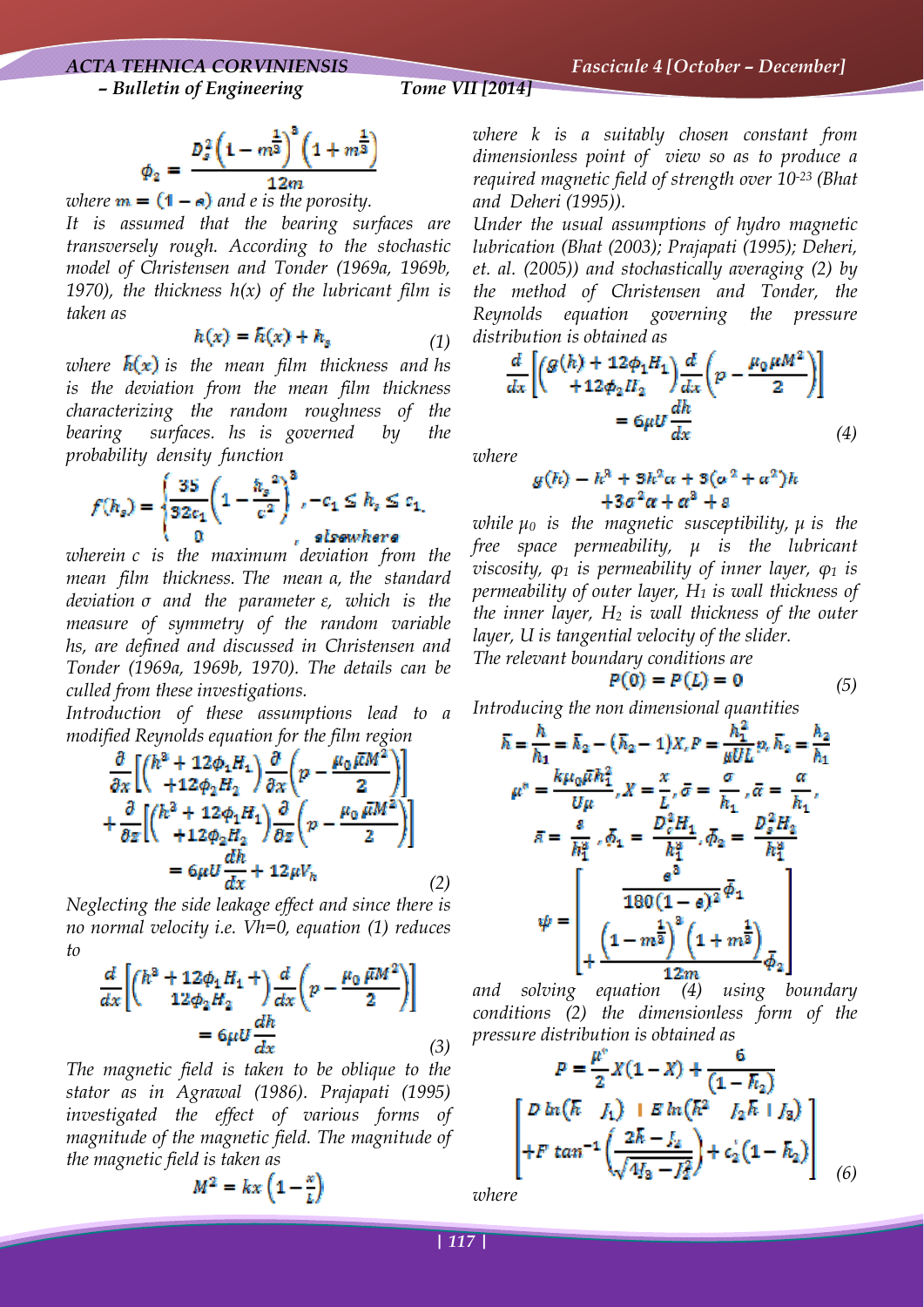## *ACTA TEHNICA CORVINIENSIS Fascicule 4 [October – December]*

 *– Bulletin of Engineering Tome VII [2014]*

$$
D = A + c_1A_1, E = \frac{1}{2}(B + c_1B_1),
$$
  
\n
$$
F = \frac{2(C + c_1C_1) + (B + c_1B_1)I_2}{\sqrt{4f_3 - f_2^2}}
$$
  
\n
$$
L_1 = \ln(h_2 - f_1), L_2 = \ln(1 - f_1),
$$
  
\n
$$
L_2 = \ln(h_2^2 - f_2h_2 + f_3),
$$
  
\n
$$
L_3 = \ln(1 - f_2 + f_3),
$$
  
\n
$$
T_1 = \frac{1}{\sqrt{4f_3 - f_2^2}} \tan^{-1} \left(\frac{2h_2 - f_2}{\sqrt{4f_3 - f_2^2}}\right),
$$
  
\n
$$
T_2 = \frac{1}{\sqrt{4f_3 - f_2^2}} \tan^{-1} \left(\frac{2 - f_2}{\sqrt{4f_3 - f_2^2}}\right),
$$
  
\n
$$
T_3 = -\frac{1}{\sqrt{4f_3 - f_3^2}} \tan^{-1} \left(\frac{2 - f_2}{\sqrt{4f_3 - f_2^2}}\right),
$$
  
\n
$$
T_4 = -\frac{1}{\sqrt{4f_4 - f_2^2}} \tan^{-1} \left(\frac{2 - f_2}{\sqrt{4f_3 - f_2^2}}\right),
$$
  
\n
$$
T_5 = -\frac{1}{\sqrt{4(2f_1 - f_2) + (B_1/2)(f_3 - f_4)}}\right),
$$
  
\n
$$
T_6 = -\frac{f_2}{(4 - f_2)^2} \left| \frac{1}{\sqrt{4(f_2 - f_2^2)}}\right|
$$
  
\n
$$
T_7 = \frac{1}{\sqrt{4(2f_1 - f_2)}} \left| \frac{1}{\sqrt{4(f_2 - f_2^2)}}\right|
$$
  
\n
$$
T_8 = -A, C = \frac{1}{f_1^2 - f_1f_2 + f_3},
$$
  
\n
$$
C_2 = \frac{1}{(1 - \bar{h}_2)} \left| \frac{1}{\sqrt{4(f_2 + f_2^2)}}\right|
$$
  
\n
$$
T_6 = \frac{1}{\sqrt
$$

*and* 

$$
I_3 = \begin{bmatrix} 4\left(\frac{f}{6\sqrt[3]{2}}\right)^2 + 4\left(\frac{f}{6\sqrt[3]{2}}\right)\left(\frac{(3b-a^2)}{32^{2/3} J}\right) \\ + 4\left(\frac{(3b-a^2)}{32^{2/3} J}\right)^2 + 2\left(\frac{f}{6\sqrt[3]{2}}\right)\frac{a}{3} - \\ 2\left(\frac{(3b-a^2)}{32^{2/3} J}\right)\frac{a}{3} + \frac{a^2}{9} \end{bmatrix}
$$

*The expression for non dimensional load carrying capacity of the bearing system then turns out to be* 

$$
W = \frac{h_1^2 w}{\mu U B L^2} = \frac{\mu^*}{12}
$$
  
+ 
$$
\frac{6}{(1 - \bar{h}_2)^2} \left[ \frac{D I_1 + E I_2 + F I_3}{+ c_2 (1 - \bar{h}_2)^2} \right]
$$
 (7)

*where* 

$$
I_1 = (1 - J_1)(L_2 - 1) - (h_2 - J_1)(L_1 - 1)
$$
  
\n
$$
I_2 = -2(1 - h_2) + (4J_2 - J_2^2)(T_2 - T_1)
$$
  
\n
$$
+ \left(\frac{2 - J_2}{2}\right)L_4 - \left(\frac{2h_2 - J_2}{2}\right)L_2
$$

*and* 

$$
I_2 = \sqrt{4I_2 - I_2^2} \left\{ \frac{\left(\frac{2 - I_2}{2}\right)T_2 - \left(\frac{2\overline{h}_2 - I_2}{2}\right)T_1}{+\frac{1}{4}(L_2 - L_4)} \right\}
$$

*Therefore, the dimensionless frictional drag exerted by the moving slider takes the form* 

$$
F = \frac{fh_1}{\mu UBL} = \int_0^1 \left(\frac{\hbar}{2}\frac{\partial P}{\partial X} + \frac{1}{\hbar}\right)dX
$$

$$
= \frac{1}{(\hbar_2 - 1)}\left\{\frac{(\hbar_2 - 1)^2}{2}W\right\}
$$

$$
= \frac{1}{(\hbar_2 - 1)}\left\{\frac{(\hbar_2 - 1)^2}{2}W\right\}
$$
(8)

## *3. RESULTS AND DISCUSSION*

*One can easily see that equation (6) determines the non dimensional pressure distribution while the dimensionless load carrying capacity is obtained from equation (7). It is clearly observed that the increase in pressure is* 

$$
\frac{\mu^*}{2}X(1-X)
$$

*while the load carrying capacity gets enhanced by* 

*as compared to the case of conventional lubricants. In comparison with the conventional porous slider bearing, the load carrying capacity increases significantly with the double layered porous, magnetic fluid based slider bearing. Further, as can be seen, the effect of double layer is to decrease the frictional force. For a conventional lubricant with smooth surfaces the present discussions reduces to the study of Srinivasan (1977).* 

*In addition, from the equation (8) one can easily notice that the combined effect of the two different porous structures is quite significant in reducing the friction.*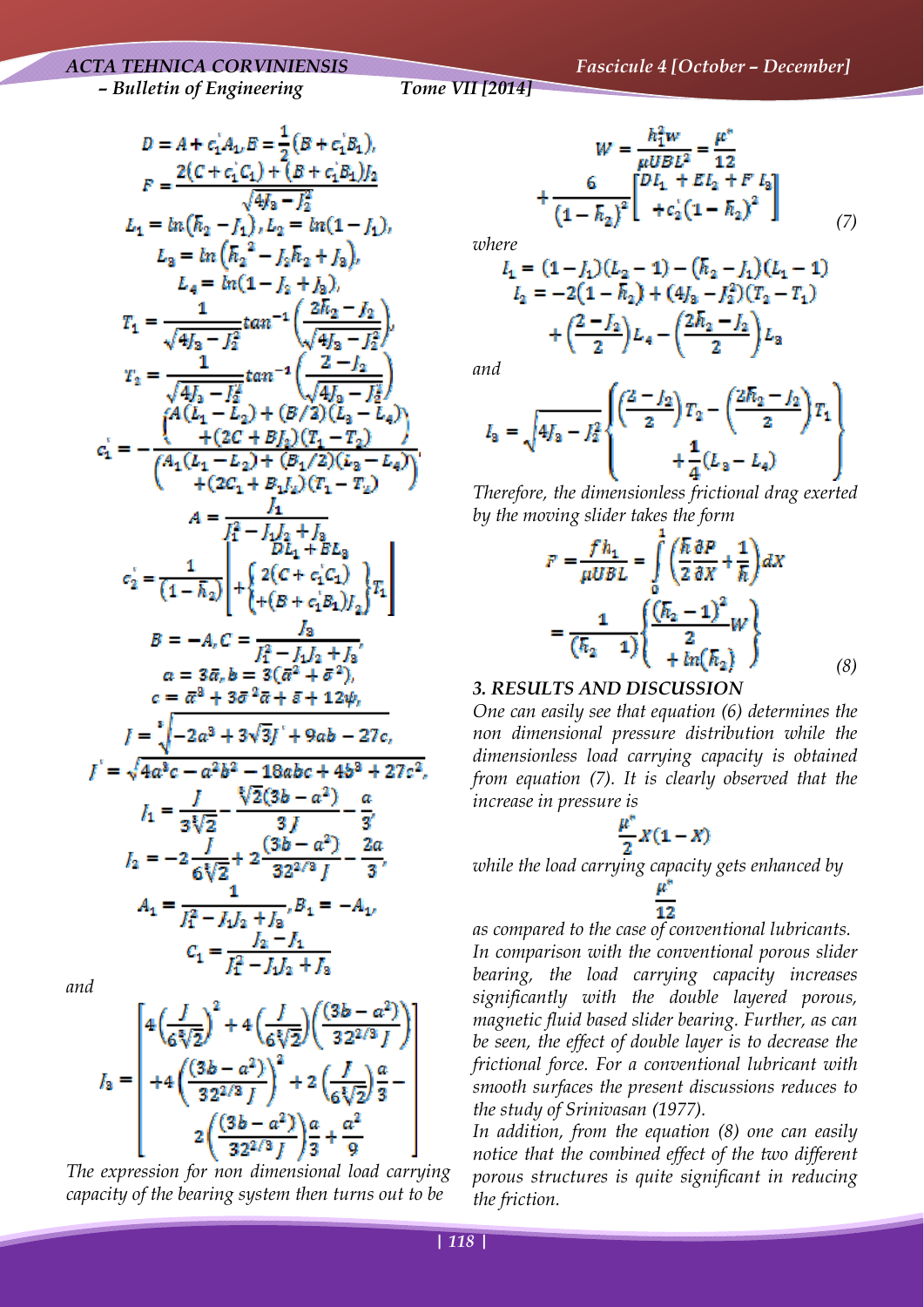*ACTA TEHNICA CORVINIENSIS Fascicule 4 [October – December]*

*It is manifest that the expression occurring in equation (7) is linear with respect to the magnetization parameter; as a result, an increase in magnetization would lead to increased load carrying capacity. Probably, this may be due to the fact that the effective viscosity of the lubricant gets increased due to the magnetization.* 

The fact that  $\overline{h}_2$  reduces the load carrying capacity *is exhibited in figures 2-6.*



*Figure 2: Variation of load carrying capacity with respect to*  $\overline{h}_2$  *and*  $\psi$ *.* 



*Figure 3: Variation of load carrying capacity with respect to*  $\overline{h}_2$  and *e*.



*Figure 4: Variation of load carrying capacity with respect to*  $\overline{h}_z$  and  $\overline{s}$ .

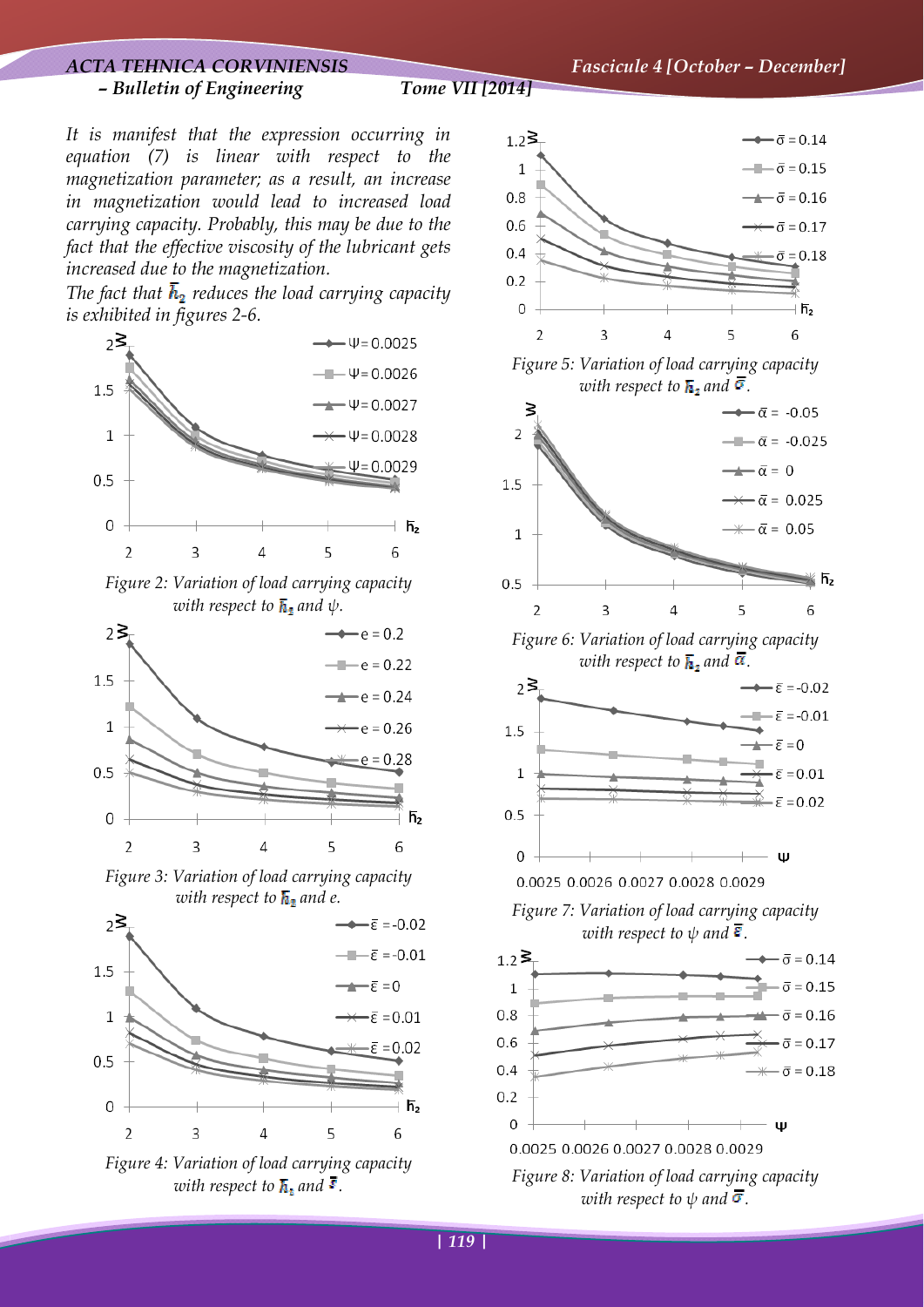## *ACTA TEHNICA CORVINIENSIS Fascicule 4 [October – December] – Bulletin of Engineering Tome VII [2014]*

*Figures 7-9 present the variation of load carrying capacity with respect to the combined porous structures parameter. In figure 8, it is appealing to note that even the porous structure increases the load carrying capacity in a limited way.*





*The effect of porosity given in figures 10-12 indicates that the porosity follows the path of porous structure parameter in reducing the load carrying capacity. From figure 11, it is observed that to a limited extent the smaller values of standard deviation fail to prevent the increase in load carrying capacity due to small values of*  *porosity parameter. In other words the combined effect of porosity and standard deviation is quite significant for small values of these two parameters as it can improve the performance.*





*Figure 13: Variation of load carrying capacity with respect to*  $\overline{g}$  and  $\overline{\sigma}$ .



*Figure 14: Variation of load carrying capacity with respect to*  $\overline{\epsilon}$  and  $\overline{\alpha}$ .

*The effect of skewness presented in figures 13-14 suggests that positively skewed roughness decreases the load carrying capacity while the load carrying capacity increases due to negatively skewed roughness. Similar is the trends of variance as far as load carrying capacity is concerned (Figure 15). Further, the combined effect of*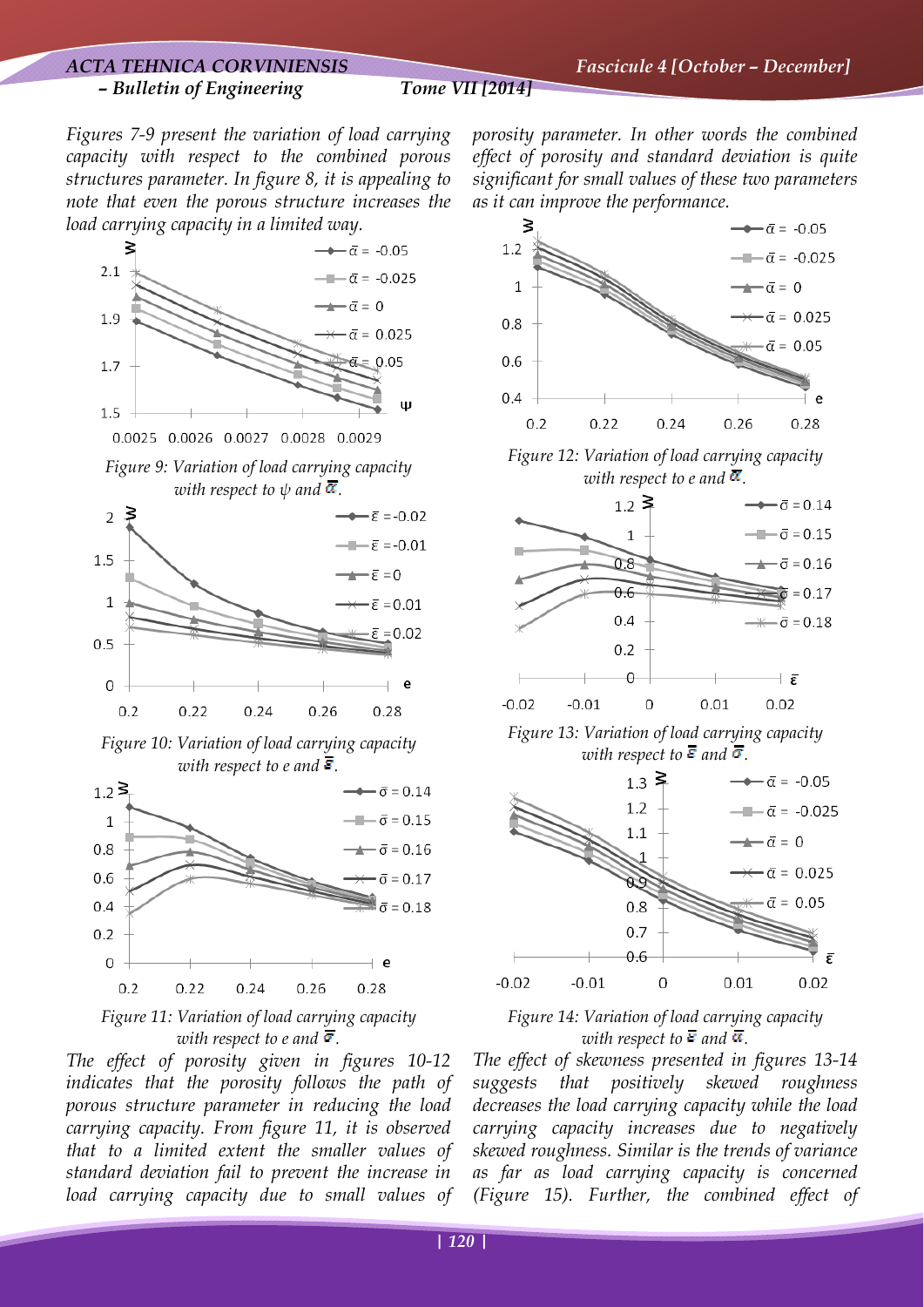*ACTA TEHNICA CORVINIENSIS Fascicule 4 [October – December]*

*standard deviation and skewness introduces a positive effect for larger values of standard deviation in the case of negatively skewed roughness (Figure 13).*





*The variation of friction presented in figures 16-20 makes it clear that*  $\overline{h}_2$  *reduces the friction in a good way. In figure 20, the friction increases negligibly due to combined effect of*  $\overline{h}_1$  *and*  $\overline{\alpha}$  *, up to 0.003.* 



*with respect to*  $\overline{h}$ *, and e.* 

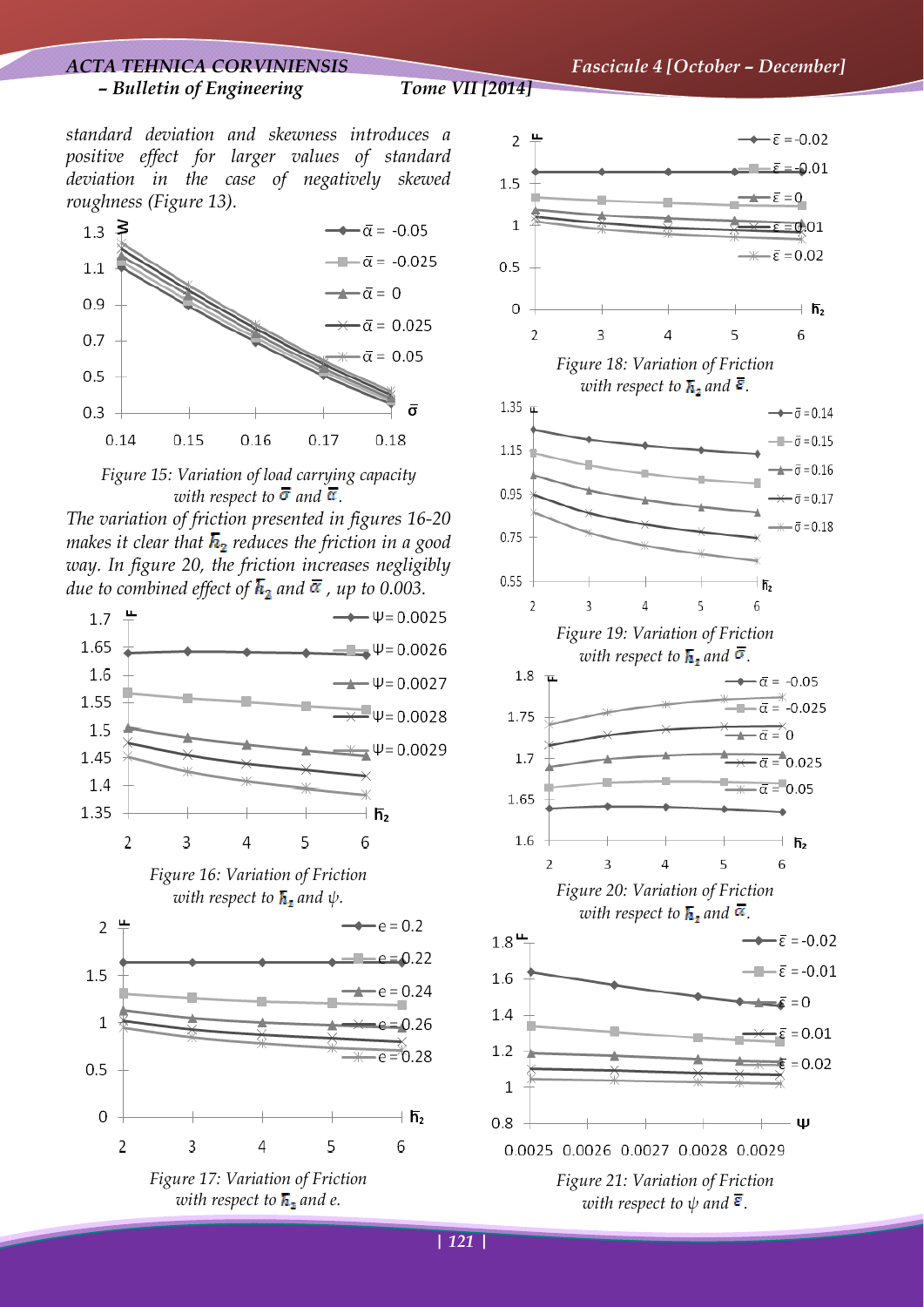

*Likewise, the porous structure brigs down the friction which can be seen from figures 21-23. From figure 22 it is found that porous structure introduces a small increase in the friction as well. Analogously, the porosity parameter reduces the friction in a rapid way which is manifest in figures 24-26. For smaller values of standard deviation and porosity parameter the friction increases and it decreases significantly afterwards (Figure 25).* 

*The effect of positive skewness is to decrease the friction which gets further decreased due to positive variance which can be seen from figures 27-28.* 





*with respect to*  $\overline{e}$  and  $\overline{\alpha}$ .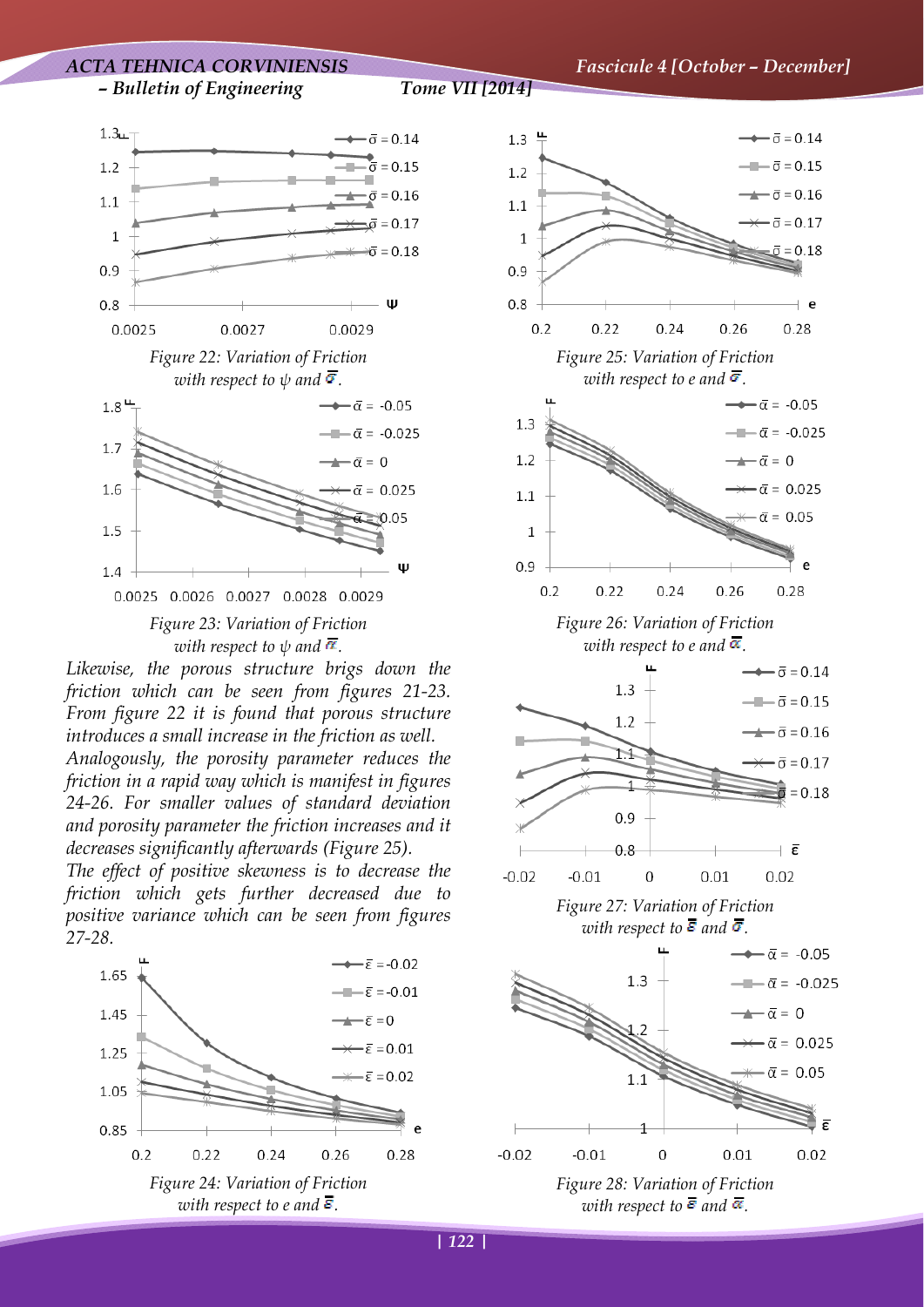*Figure 29 presents the variation of friction with respect to the standard deviation. Of course, magnetization increases the friction. It is found that there is a negligible increase in friction due to magnetization.* 



*A close scrutiny of some of the graphs suggest that the combined porous structure stands to increase the load carrying capacity and consequently resulting in an enhanced performance as the friction is sufficiently reduced at least in the case of negatively skewed roughness. Even the combined positive effect of variance(-ve) and negatively skewed roughness goes a long way in enhancing the performance because the standard deviation has a mild positive effect for lower to moderate values of combined porosity. The reduction in load carrying capacity owing to*  $\overline{h}_1$  *can be minimized by the positive effect of magnetization for a large range of combined porous structures, irrespective of roughness. However, this reduction gets enhanced especially, when the negatively skewed roughness is involved. Some of the results presented here establish that the positive effect of magnetization gets enhanced when a double layered porosity is considered. This makes the situation more appealing as the layers are of different porous structures. The effect of negatively skewed roughness becomes more in the case of a double layered porous bearing as compared to that of a single layered bearing system.* 

## *4. VALIDATION*

*The conclusions are validated by giving a comparison of the load and friction of this investigation with some results from already published works. It is notice that load carrying capacity goes up at least by 1%. The results* 

*presented here jell well with that of the published article. However, here the load is substantially increased to the magnetization, in spite the adverse effect of roughness. (I- the load carrying capacity of this manuscript, II- the load carrying capacity of Srinivasan (1977))* 

| $\omega$ and respect to $\mu$ , and $\psi$ . |                                |         |         |         |         |         |
|----------------------------------------------|--------------------------------|---------|---------|---------|---------|---------|
|                                              | Ŵ<br>- 9<br>$\overline{h}_2$ J | 0.0025  | 0.0026  | 0.0027  | 0.0028  | 0.0029  |
| I                                            | 2                              | 1.89236 | 1.74689 | 1.62282 | 1.56764 | 1.51645 |
| II                                           |                                | 0.15695 | 0.15684 | 0.15673 | 0.15667 | 0.15662 |
| I                                            | 3                              | 1.09228 | 1.00842 | 0.93700 | 0.90526 | 0.87583 |
| II                                           |                                | 0.14668 | 0.14661 | 0.14654 | 0.14650 | 0.14647 |
| I                                            |                                | 0.78592 | 0.72562 | 0.67431 | 0.65151 | 0.63036 |
| II                                           | 4                              | 0.12337 | 0.12332 | 0.12327 | 0.12325 | 0.12322 |
| I                                            | 5                              | 0.61807 | 0.57067 | 0.53034 | 0.51242 | 0.49581 |
| II                                           |                                | 0.10295 | 0.10292 | 0.10288 | 0.10287 | 0.10285 |
| I                                            | 6                              | 0.51071 | 0.47155 | 0.43824 | 0.42345 | 0.40973 |
| II                                           |                                | 0.08673 | 0.08670 | 0.08667 | 0.08666 | 0.08665 |

*Table-1: Variation of load carrying capacity with respect to*  $\overline{h}$ *. and*  $\psi$ 

*Table -2: Variation of load carrying capacity with respect to h, and e.* 

|    | $\theta \rightarrow$<br>$\overline{h}_2$ J | 0.2     | 0.22    | 0.24    | 0.26    | 0.28    |
|----|--------------------------------------------|---------|---------|---------|---------|---------|
| I  | 2                                          | 1.89236 | 1.22156 | 0.86736 | 0.65057 | 0.50476 |
| II |                                            | 0.15695 | 0.15620 | 0.15524 | 0.15405 | 0.15259 |
| I  | 3                                          | 1.09228 | 0.70635 | 0.50281 | 0.37809 | 0.29406 |
| Н  |                                            | 0.14668 | 0.14620 | 0.14558 | 0.14481 | 0.14387 |
| I  | 4                                          | 0.78592 | 0.50868 | 0.36254 | 0.27294 | 0.21253 |
| II |                                            | 0.12337 | 0.12304 | 0.12263 | 0.12212 | 0.12148 |
| I  | 5                                          | 0.61807 | 0.40023 | 0.28545 | 0.21505 | 0.16757 |
| Н  |                                            | 0.10295 | 0.10272 | 0.10243 | 0.10206 | 0.10161 |
| I  | 6                                          | 0.51071 | 0.33081 | 0.23604 | 0.17791 | 0.13868 |
| II |                                            | 0.08673 | 0.08655 | 0.08633 | 0.08606 | 0.08572 |

*Table -3: Variation of friction with respect to*  $\overline{h}$ *. and*  $\psi$ 

| $\alpha$ in respect to $\mathbf{r}_{\mathbf{q}}$ and $\phi$ . |                |         |         |         |         |         |
|---------------------------------------------------------------|----------------|---------|---------|---------|---------|---------|
|                                                               | ŵ              | 0.0025  | 0.0026  | 0.0027  | 0.0028  | 0.0029  |
| I                                                             | $\mathfrak{D}$ | 1.63932 | 1.56659 | 1.50455 | 1.47696 | 1.45137 |
| II                                                            |                | 0.77162 | 0.77156 | 0.77151 | 0.77148 | 0.77145 |
| $\boldsymbol{I}$                                              | 3              | 1.64158 | 1.55772 | 1.48630 | 1.45456 | 1.42513 |
| II                                                            |                | 0.69598 | 0.69591 | 0.69584 | 0.69581 | 0.69577 |
| $\overline{I}$                                                | 4              | 1.64098 | 1.55053 | 1.47355 | 1.43935 | 1.40764 |
| II                                                            |                | 0.64715 | 0.64707 | 0.64700 | 0.64697 | 0.64693 |
| $\boldsymbol{I}$                                              | 5              | 1.63850 | 1.54369 | 1.46303 | 1.42722 | 1.39398 |
| II                                                            |                | 0.60825 | 0.60819 | 0.60812 | 0.60809 | 0.60805 |
| $\overline{I}$                                                | 6              | 1.63513 | 1.53723 | 1.45395 | 1.41697 | 1.38268 |
| II                                                            |                | 0.57516 | 0.57510 | 0.57503 | 0.57500 | 0.57497 |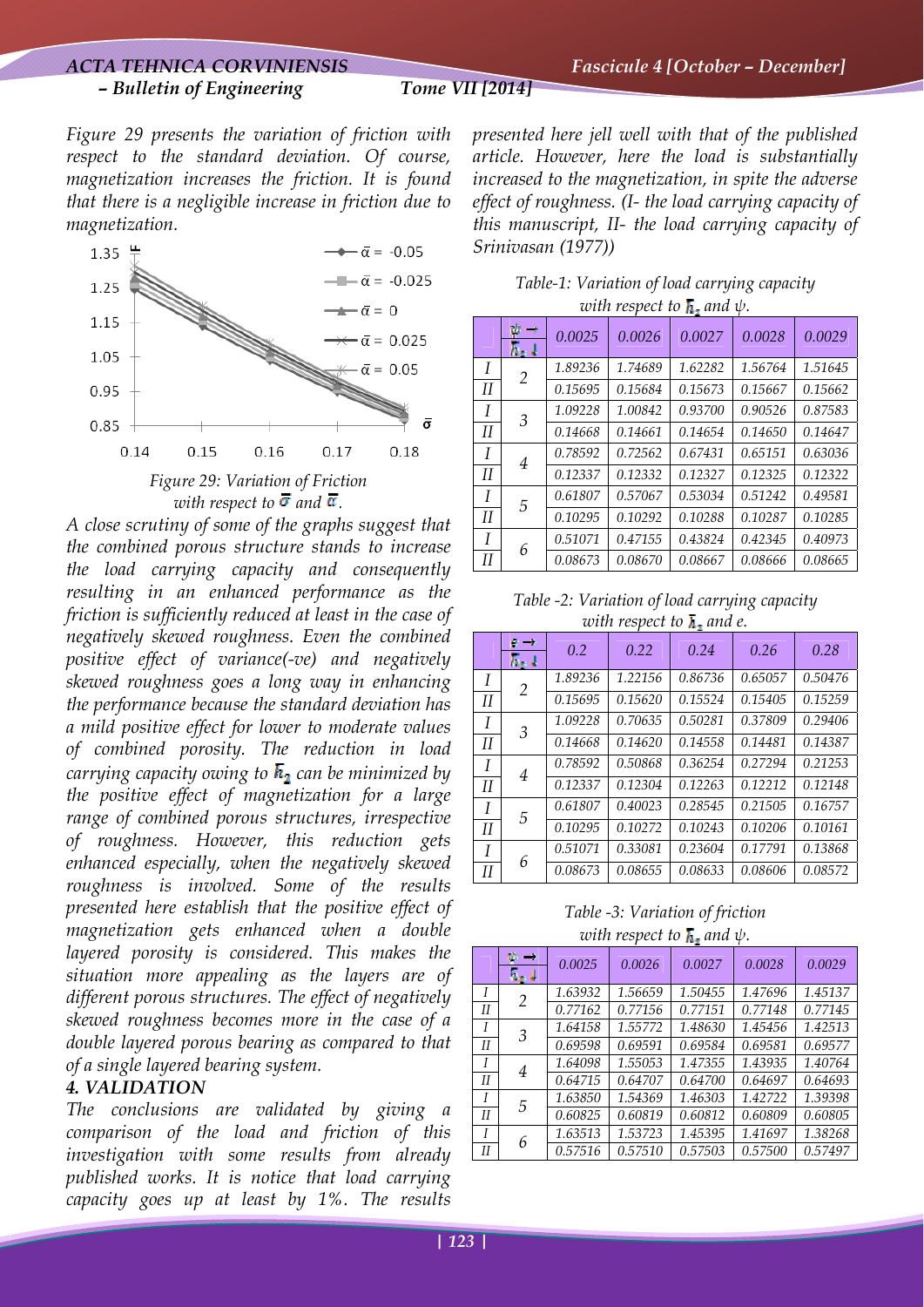*Table -4: Variation of friction with respect to*  $\overline{h}$ *, and e.* 

|    | er i B<br>$\overline{h}_2$ J | 0.2     | 0.22    | 0.24    | 0.26    | 0.28    |
|----|------------------------------|---------|---------|---------|---------|---------|
| I  | 2                            | 1.63932 | 1.30392 | 1.12682 | 1.01843 | 0.94552 |
| Н  |                              | 0.77162 | 0.77124 | 0.77076 | 0.77017 | 0.76944 |
| I  | 3                            | 1.64158 | 1.25566 | 1.05212 | 0.92739 | 0.84377 |
| Н  |                              | 0.69598 | 0.69550 | 0.69488 | 0.69412 | 0.69317 |
|    | 4                            | 1.64098 | 1.22511 | 1.00591 | 0.87151 | 0.78089 |
| Н  |                              | 0.64715 | 0.64666 | 0.64604 | 0.64527 | 0.64432 |
| I  | 5                            | 1.63850 | 1.20282 | 0.97325 | 0.83246 | 0.73749 |
| II |                              | 0.60825 | 0.60779 | 0.60721 | 0.60647 | 0.60557 |
|    | 6                            | 1.63513 | 1.18538 | 0.94845 | 0.80312 | 0.70505 |
| Н  |                              | 0.57516 | 0.57473 | 0.57418 | 0.57350 | 0.57265 |

## *5. CONCLUSION*

*It is established that this type of bearing system dealing with combined effect of double layered different porous structures may provide a better bearing design. However, to derive an all round improved performance of the bearing system, the roughness aspect must be given due consideration, even if suitable magnetic strength is in place. The use of different porous structures for different layer provides a better scope for minimizing the friction. At the same time the friction is considerably reduced here except in the case of magnetization, when the friction is marginally increased.* 

## *ACKNOWLEDGEMENTS*

*One of the authors Mr. Jimit R. Patel acknowledges the financial assistance of the UGC-BSR Research Scholarship provided by UGC, India.* 

## *REFERENCES*

- *[1.] Agrawal, V. K.: Magnetic fluid based porous inclined slider bearing, WEAR, Vol. 107, pp. 133-139, 1986.*
- *[2.] Bhat M. V. and Deheri, G. M.: Porous slider bearing with squeeze film formed by a magnetic fluid, Pure and Applied Mathematika Sciences, Vol. 39 (1-2), pp. 39-43, 1995.*
- *[3.] Bhat, M. V.: Lubrication with a Magnetic fluid, Team Spirit (India) Pvt. Ltd, 2003.*
- *[4.] Christensen, H. and Tonder K. C.: The hydrodynamic lubrication of rough bearing surfaces of finite width, Paper no.70-lub-7, ASME-ASLE Lubrication Conference, Cincinnati, OH, October 12-15, pp.12-15, 1970.*
- *[5.] Christensen, H. and Tonder K. C.: Tribology of rough surfaces: parametric study and comparison of lubrication models, SINTEF, Report No.22/69-18, 1969b.*
- *[6.] Christensen, H. and Tonder K. C.: Tribology of rough surfaces: stochastic models of hydrodynamic lubrication, SINTEF, Report No.10/69-18,1969a.*
- *[7.] Cusano, C.: Lubrication of a two-Layer porous journal bearing, Journal of Mechanical Engineering Science, Vol. 14(5), pp. 335-339, 1972.*
- *[8.] Deheri, G. M.; Andharia, P. I. and Patel, R. M.: Transversely rough slider bearings with squeeze film formed by a magnetic fluid, Int. J. of Applied Mechanics and Engineering, Vol. 10, No. 1, pp. 53-76, 2005.*
- *[9.] Deheri, G. M.; Andharia, P. I. and Patel, R. M.: Longitudinally rough slider bearing with squeeze film formed by a magnetic fluid, Industrial Lubrication and Tribology, Vol. 56(3), pp. 177-187, 2004.*
- *[10.] Gupta, J. L. and Deheri, G. M.: Effect of Roughness on the Behavior of Squeeze Film in a Spherical Bearing, Tribology Transactions, Vol. 39, pp. 99-102, 1996.*
- *[11.] Gururajan, K. and Prakash J.: effect of surface roughness in a narrow porous journal bearing, J. Tribology, Vol. 122(2), pp. 472-475, 2000.*
- *[12.] Huang, W.; Shen, C.; Liao, S. and Wang, X.: Study on the ferrofluid lubrication with an external magnetic field, Tribology Lett., Vol. 41, pp. 145-151, 2011.*
- *[13.] Irmay, S: Flow of liquid through cracked media, Bull. Res. Counc. Isr., Vol. 5A (1), pp. 84, 1955.*
- *[14.] Khan, Yasir; Faraz, Naeem; Yildirim, Ahmet and Wu, Qingbiao: A series solution of the long porous slider, Tribology Transactions, Vol. 54, pp. 187-191, 2011.*
- *[15.] Kumar, V.: Friction of a plane porous slider of obtimal profile, Wear, Vol. 62, pp. 417-418, 1980.*
- *[16.] Lin, J. R.: performance characteristics of finite porous slider bearing: Brinkman model, Tribology International, Vol.34, pp 181-189, 2001.*
- *[17.] Liu, J.: Analysis of a porous elastic sheet damper with a magnetic fluid, Journal of Tribology, Vol. 131, pp. 0218011-15, 2009.*
- *[18.] Murti, P. R. K.: Analysis of porous slider bearings, Wear , Vol. 28, pp. 131-134, 1974.*
- *[19.] Nada, G. S. and Osman, T. A.: Static performance of finite hydrodynamic journal bearings lubricated by magnetic fluids with*